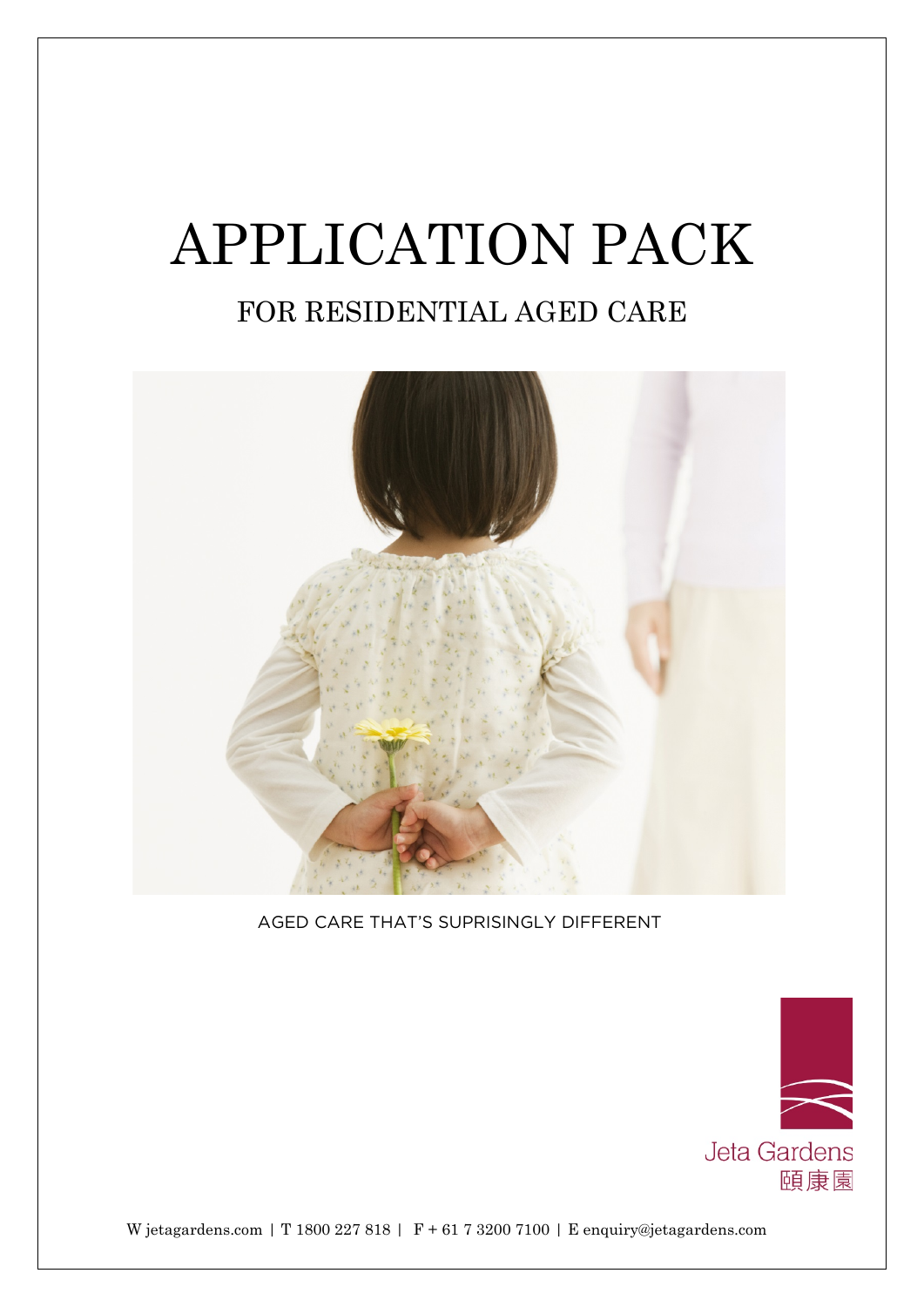# 1 HOW TO COMPLETE YOUR APPLICATION PACK

Thank you for considering Jeta Gardens at this important stage of your life. To assist you in your application, please follow the simple guideline. We have provided a helpful checklist for you.

#### i REVIEW AND COMPLETE ALL PARTS OF THIS APPLICATION PACK Step A: Your application for Residential Care

- 
- Complete all questions and write N/A for any questions which do not apply to you.
- Please use capital letters.
- Please place a tick  $\checkmark$  or cross  $\checkmark$  in the box/es that apply to you.

#### Step B: Your privacy

- Sign and complete the included Privacy Statement.
- Sign and complete the included Social Media and Publicity Consent Form.

#### ii PROVIDE COPIES OF THE FOLLOWING DOCUMENTS IN ADDITION TO THE COMPLETED APPLICATION PACK



- Copy of your Aged Care Assessment Team (ACAT) Assessment/Support Plan.
- Copy of a Power of Attorney (if applicable).
- Copy of a Legal Guardianship  $(ifapplicable)$ .
- Copy of your Aged Care Fees and Accommodation Payment determination received from DHS or DVA (if applicable and in receipt).
- iii PROVIDE YOUR COMPLETED APPLICATION PACK TO YOUR JETA GARDENS REPRESENTATIVE OR EMAIL TO ENQUIRY@JETAGARDENS.COM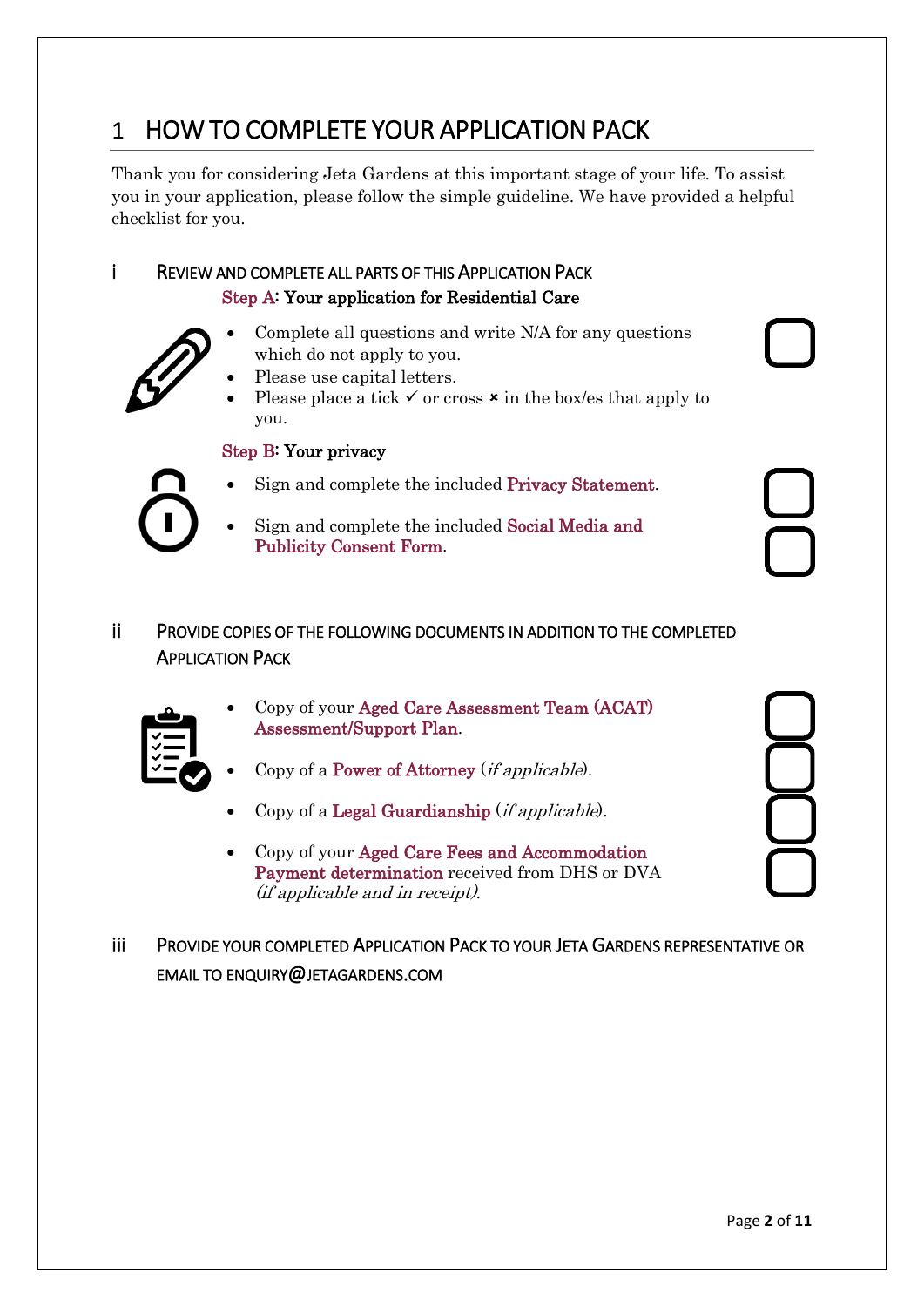## STEP A. APPLICATION FOR RESIDENTIAL CARE

Application to include: Copy of ACAT Assessment/Support Plan Copy of Centrelink/DVA financial assessment (if applicable)

#### CARE NEEDS

 $\square$  Permanent  $\square$  Respite  $\square$  Dementia

## 2 RESIDENT'S DETAILS (PERSON REQUIRING RESIDENTIAL CARE)

| Title: $\square$ Dr $\square$ Mr $\square$ Mrs $\square$ Ms |                                         |
|-------------------------------------------------------------|-----------------------------------------|
|                                                             |                                         |
|                                                             |                                         |
| Date of Birth: $\frac{1}{\sqrt{2}}$                         | Gender: $\square$ Male $\square$ Female |
|                                                             |                                         |
|                                                             |                                         |
|                                                             |                                         |
|                                                             |                                         |
|                                                             |                                         |

## 3 RESIDENT'S NOMINATED REPRESENTATIVE'S DETAILS – FIRST CONTACT

| Title: $\square$ Dr $\square$ Mr $\square$ Mrs $\square$ Ms |  |  |  |
|-------------------------------------------------------------|--|--|--|
|                                                             |  |  |  |

| Gender: $\square$ Male $\square$ Female |
|-----------------------------------------|
|                                         |
|                                         |
|                                         |
|                                         |
|                                         |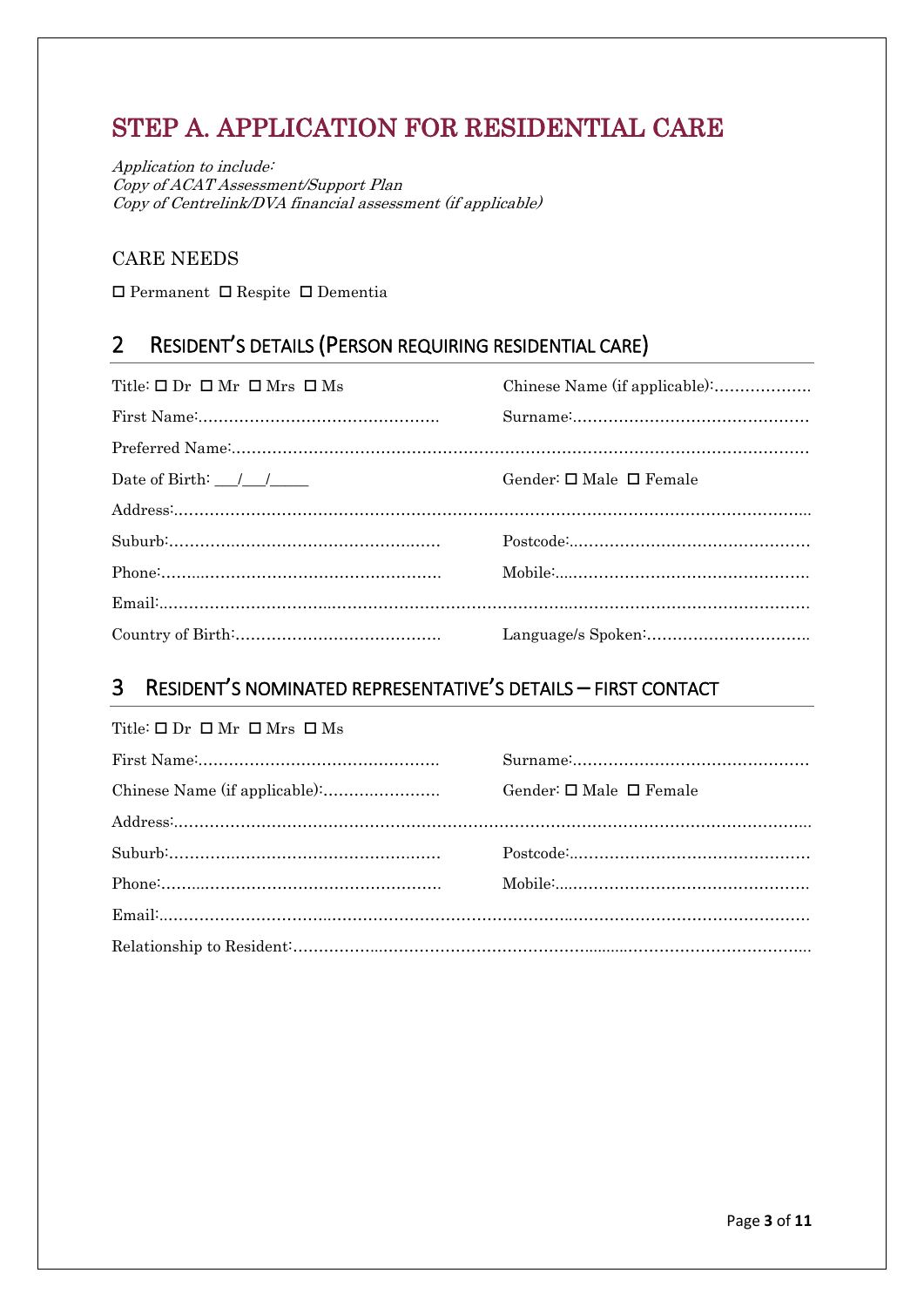## 4 RESIDENT'S NOMINATED REPRESENTATIVE'S DETAILS – SECOND CONTACT

Title:  $\Box$  Dr  $\Box$  Mr  $\Box$  Mrs  $\Box$  Ms

| Gender: $\square$ Male $\square$ Female |
|-----------------------------------------|
|                                         |
|                                         |
|                                         |
|                                         |
|                                         |

#### Who would you like us to contact regarding this application?

 $\square$  Resident  $\square$  Representative 1  $\square$  Representative 2

## 5 RESIDENT'S PERSONAL DETAIL

Please advise if you have any cultural or religious requirements:

……………………………………………………………………………………………………………………… ……………………………………………………………………………………………………………………… Are there any cultural, religious or other organisations you would like to remain in contact with? If so please list them:

Are you: □ Aboriginal □ Torres Strait Islander

Marital Status:  $\Box$  Single  $\Box$  De Facto  $\Box$  Married  $\Box$  Widowed  $\Box$  Divorced  $\Box$  Separated

#### 6 PENSION CONCESSION

| My pension card is from:                                             | $\Box$ Centrelink   | $\Box$ Department of Veteran Affairs |                   |
|----------------------------------------------------------------------|---------------------|--------------------------------------|-------------------|
| Pension:                                                             | $\Box$ Full pension | $\Box$ Part pension                  | $\Box$ No pension |
| Type of pension:                                                     | $\Box$ Age          | $\Box$ Disability                    | Widow<br>$\Box$   |
|                                                                      | $\Box$ DVA          | $\Box$ Blind                         | $\Box$ Overseas   |
|                                                                      |                     |                                      |                   |
| If you hold a DVA card, what type is it?                             | $\Box$ Gold         | $\Box$ White                         | $\Box$ Orange     |
|                                                                      |                     |                                      |                   |
| Are vou an Australian ex-Prisoner of War? $\square$ Yes $\square$ No |                     |                                      |                   |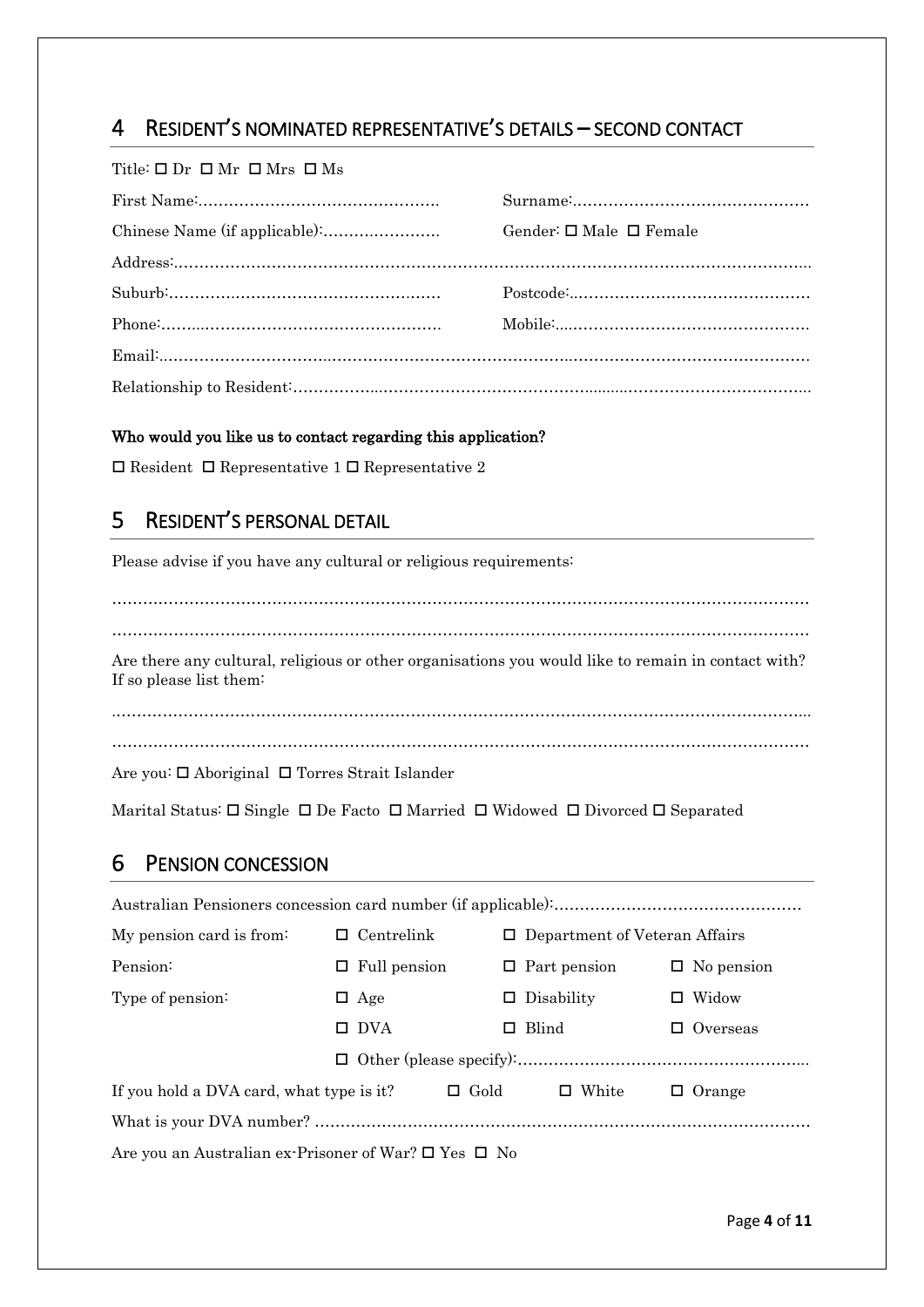## 7 MEDICARE

Medicare card number: ...................................................................................... Expiry: \_\_\_/\_\_\_/\_\_\_\_\_

No. on card:  $\Box$  1  $\Box$  2  $\Box$  3  $\Box$  4

#### 8 HEALTH AND AMBULANCE INSURANCE

Do you have private health insurance?  $\Box$  Yes  $\Box$  No If yes, what is the name of the fund? ………………………………………………………………………… Membership no.: …………………………………………………………………………………………………

## 9 GENERAL PRACTITIONERS DETAILS

Do you have a General Practitioner who has agreed to provide medical care for you at Jeta Gardens?  $\Box$  Yes  $\Box$  No

Please Note: It is essential that your doctor agrees to visit you at Jeta Gardens or provides a locum service, outside of normal business hours, in the event of illness or injury.

If yes, please provide your General Practitioner's details:

If not, there are doctors who routinely visit Jeta Gardens who can be your nominated Medical Practitioner. We can provide you with their information.

#### 10 LEGAL AND FINANCIAL MANAGEMENT

Has anyone been appointment on your behalf as an:  $\square$  Enduring Power of Attorney (EPOA)  $\square$  Power of Attorney (Financial)  $\square$  Power of Attorney (Medical Treatment)  $\square$  Power of Attorney (Guardianship) Details of Attorney:  $\Box$  Same as nominated representative 1  $\Box$  Same as nominated representative 2  $\Box$  Both nominated representative 1 & 2  $\Box$  Other If other, please provide EPOA details: Title:  $\Box$  Dr  $\Box$  Mr  $\Box$  Mrs  $\Box$  Ms First Name:.………………………………………. Surname:.……………………………………… Phone:……...………………………………………. Mobile:....……………………………………….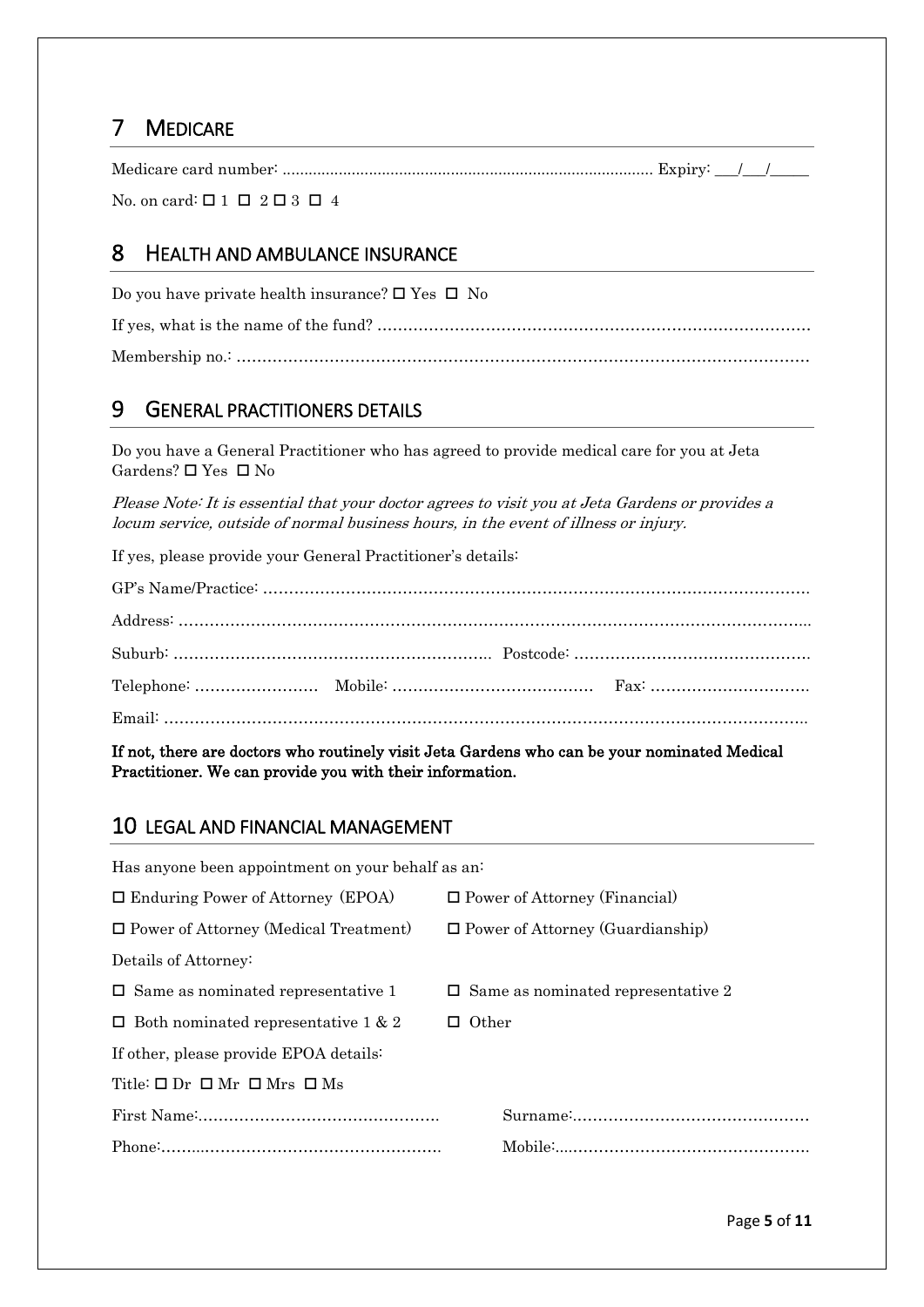## 11 EXISTING/PREVIOUS AGED CARE EXPERIENCE

| Have you previously received a Home Care Package? $\square$ Yes $\square$ No                                                    |                                                                        |
|---------------------------------------------------------------------------------------------------------------------------------|------------------------------------------------------------------------|
| If yes, commencement date: $\frac{\sqrt{2}}{2}$                                                                                 |                                                                        |
| Do you currently receive, or have you ever received, permanent care in a resident aged care<br>home? $\square$ Yes $\square$ No |                                                                        |
| If yes, please complete below:                                                                                                  |                                                                        |
|                                                                                                                                 |                                                                        |
|                                                                                                                                 |                                                                        |
|                                                                                                                                 |                                                                        |
| Date of 1 <sup>st</sup> admission: $\frac{1}{1}$                                                                                | Date of departure: $\frac{\sqrt{1-\frac{1}{2}}}{\sqrt{1-\frac{1}{2}}}$ |
| Have you paid an Accommodation Bond or Accommodation Payment contribution to another<br>facility? $\square$ Yes $\square$ No    |                                                                        |
| Paid as: $\square$ Lump Sum $\square$ Daily Fee                                                                                 | Please specify amount paid: \$                                         |

#### 12 COMPENSATION PAYMENTS

Have you claimed and received a compensation award or settlement?  $\Box$  Yes  $\Box$  No

If yes, please specify which:  $\Box$  Worker's Compensation  $\Box$  Third Party  $\Box$  Common Law

#### 13 RESPONSIBILITY FOR PAYING ACCOUNTS AND RECEIVING CORRESPONDENCE

Does the Resident wish to be responsible for receiving correspondence from Jeta Gardens aged care facility, including monthly account statements, once they have been accepted in Jeta Gardens aged care facility?

 $\Box$  The **Resident's** correspondence sent to the aged care facility; or

 $\Box$  Nominated representative - first contact (listed in section 3)

 $\Box$  Nominated representative – second contact (listed in section 4)

 $\Box$  **EPOA** (listed in section 10)

How do you wish to receive the correspondence?  $\square$  Email  $\square$  Mail

Please nominate one of the payment methods below for Paying Accounts:

Direct Debit EFT/Net Bank Centrepay Other.………………………………………..

## 14 HOW DID YOU HEAR ABOUT US?

| $\Box$ Google/Internet $\Box$ Family | $\Box$ Friend | $\square$ Social Worker | $\Box$ Doctor |
|--------------------------------------|---------------|-------------------------|---------------|
| $\Box$ Hospital                      |               |                         |               |
|                                      |               |                         |               |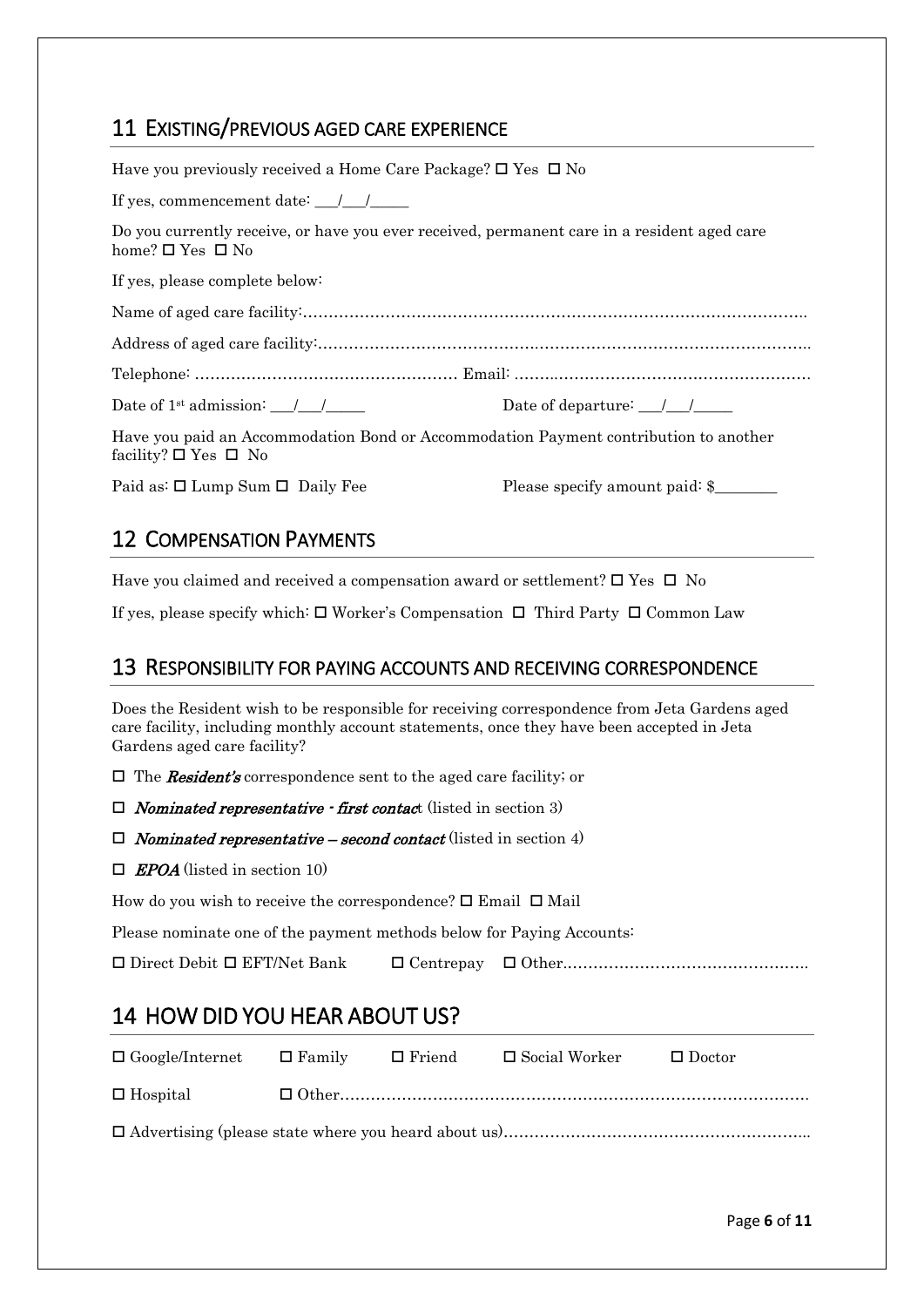## 15 ASSETS AND INCOME DETAILS

#### Respite residents do not need to complete this section of the application.

The following information is required to enable Jeta Gardens to determine whether the Resident will be required to pay an Accommodation Payment or Accommodation Contribution. The information collected is strictly used only for Jeta Gardens Aged Care. Jeta Gardens suggests you seek independent legal and financial advice.

#### Have you completed the Centrelink or the Department of Veteran's Affairs (DVA) Income and Assets Assessment?  $\Box$  Yes  $\Box$  No

If yes, please attach a copy to this Application. If you have a spouse/partner, please supply combined income & assets details.

If you have not yet received the Income and Assets test, please complete the following to the best of your ability.

Do you own, or part own, the house, unit or flat in which you normally live?  $\Box$  Yes  $\Box$  No

#### If yes, please provide the the following information regarding the property:

| Have you disposed of any property, in which you were living, in the past two years? $\square$ Yes $\square$ No |  |
|----------------------------------------------------------------------------------------------------------------|--|
| Do you own, or part own, any other residential or commercial property? $\square$ Yes $\square$ No              |  |
|                                                                                                                |  |
| Other assets:                                                                                                  |  |
|                                                                                                                |  |
|                                                                                                                |  |
|                                                                                                                |  |
| Do you receive a pension, superannuation or annuity of any type? Amount received per year                      |  |
|                                                                                                                |  |
|                                                                                                                |  |
|                                                                                                                |  |

To determine if your home can be excluded from you assets assessment, please answer the following questions:

- 1. Do you have a spouse/partner or dependent child living in your home?  $\Box$  Yes  $\Box$  No If yes, please indicate:  $\square$  Spouse/Partner  $\square$  Dependent Child
- 2. Have you had an immediate family member who receives, or is eligible to receive, the Carer's Pension, Aged Care Pension or other income support payment, living in your home for at least the past two years? (An example of other income support payment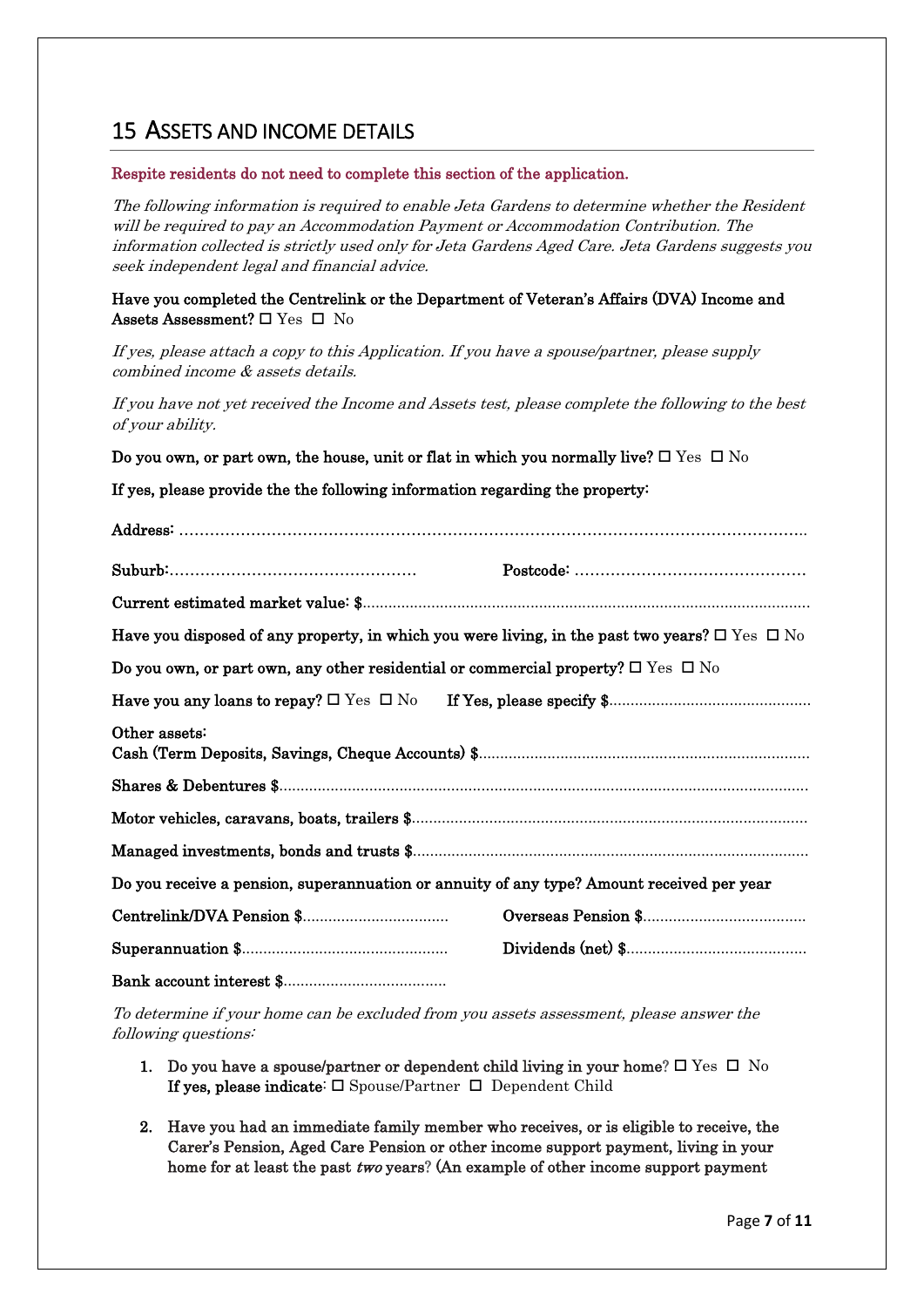might be a disability pension). Please note the Carer's Pension is distinct from the Carer's Allowance, which does not qualify

 $\Box$  Yes  $\Box$  No

3. Have you had a close family member or friend who receives, or is eligible to receive, the Carer's Pension or other income support payment, living in your home for at least the past five years? (Examples of close family members include aunts/uncles or niece/nephew). Please note the above comments about types of payments.

 $\Box$  Yes  $\Box$  No

#### **DECLARATION**

Upon signing this application, the Resident consents to:

a) Jeta Gardens acquiring health information from external health service providers, for the purpose of maintaining accurate and current health records. b) Having their photo taken, for identification purposes only.

I sincerely declare that the details supplied on this application form, whether for myself or on behalf of the Resident, and those questions in regard to the financial details of the Resident, are to the best of my understanding true and correct, and in no way inaccurate, incomplete, misleading or deceptive. I have provided Jeta Gardens with, or I will provide upon request, all further information and documentation required for this application, including any further proof of financial status.

| Completed by: $\Box$ Resident $\Box$ Resident's Nominated Representative |
|--------------------------------------------------------------------------|
|                                                                          |
| Date: $\angle$ / /                                                       |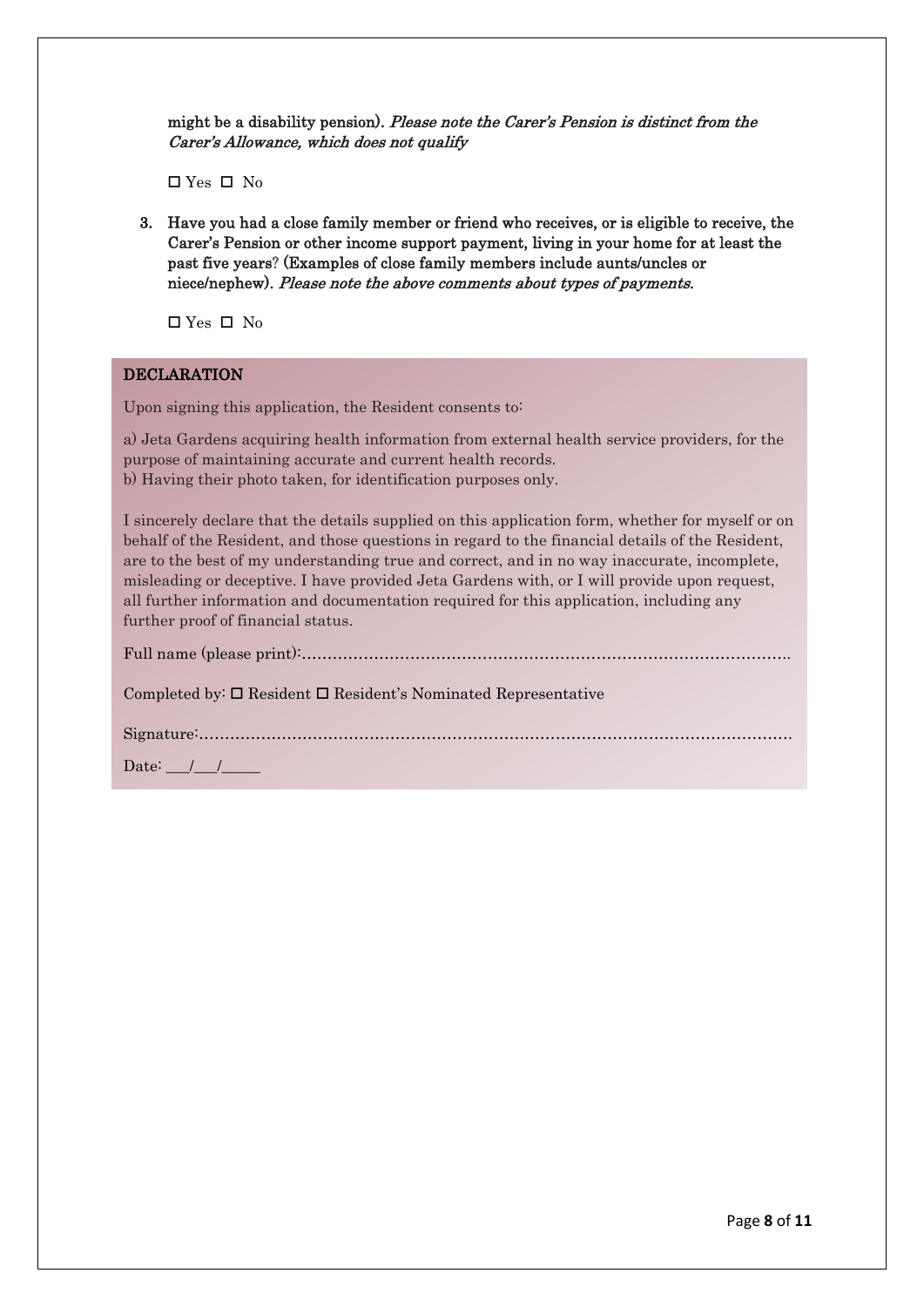# STEP B. YOUR PRIVACY

#### 1 PRIVACY STATEMENT

#### RESIDENT'S FULL NAME………………………………………………………………………………………………

As an aged care service Jeta Gardens Aged Care Facility collects a range of personal/health information according to the Aged Care Act 1997 which is used to ensure the appropriate level of care and service is provided to residents. The National Privacy Principles provide guidance for our systems to safeguard this information. Jeta Gardens is bound to protecting your privacy and to ensuring we can provide the best possible care and service.

We are committed to ensuring the privacy of your personal information and the implementation of systems for responsible handling of personal information. Systems are in place to ensure residents personal information and other confidential information related to the management of the organization is safeguarded against loss, unauthorised access, modification or disclosure. This statement should be read in conjunction with our Privacy policy and procedures, and is available on our website and at our facility and before we start providing services to you.

We collect personal information about individuals directly from the individual or their legal representative/s. We will only collect information for the purpose that relates directly to our functions and activities as an aged care provider. The information requested is relevant to providing the care and services you need.

We will use and disclose your personal information only for the purpose for which it was collected or for any other purpose that is otherwise directly relates to our functions or activities as an aged care provider or otherwise permitted at law.

We will not disclose your information to overseas recipients. If we do, we will take steps that are reasonable in the circumstances to ensure that the overseas recipient does not breach the National Privacy Principles.

Our Privacy Policy, which is available on our website contains detailed information on how you may access the personal information we hold about you and how you can seek your personal information corrected.

The Director of Residents' Services or her representative will assist you with your right to access your personal information or complain about a situation where you believe your personal information has been inappropriately handled and any questions you may have related to privacy of personal information. Please contact the Director of Residents' Services on 07 3200 6888 if you have any questions, concerns or requests. The Director of Residents' Services will inform you of any documentation requirements associated with your concern or request and promptly deal with such matters.

#### ACKNOWLEDGEMENT

Acknowledged and agreed by Resident/Representative:

| Date: $/$ $/$ |  |
|---------------|--|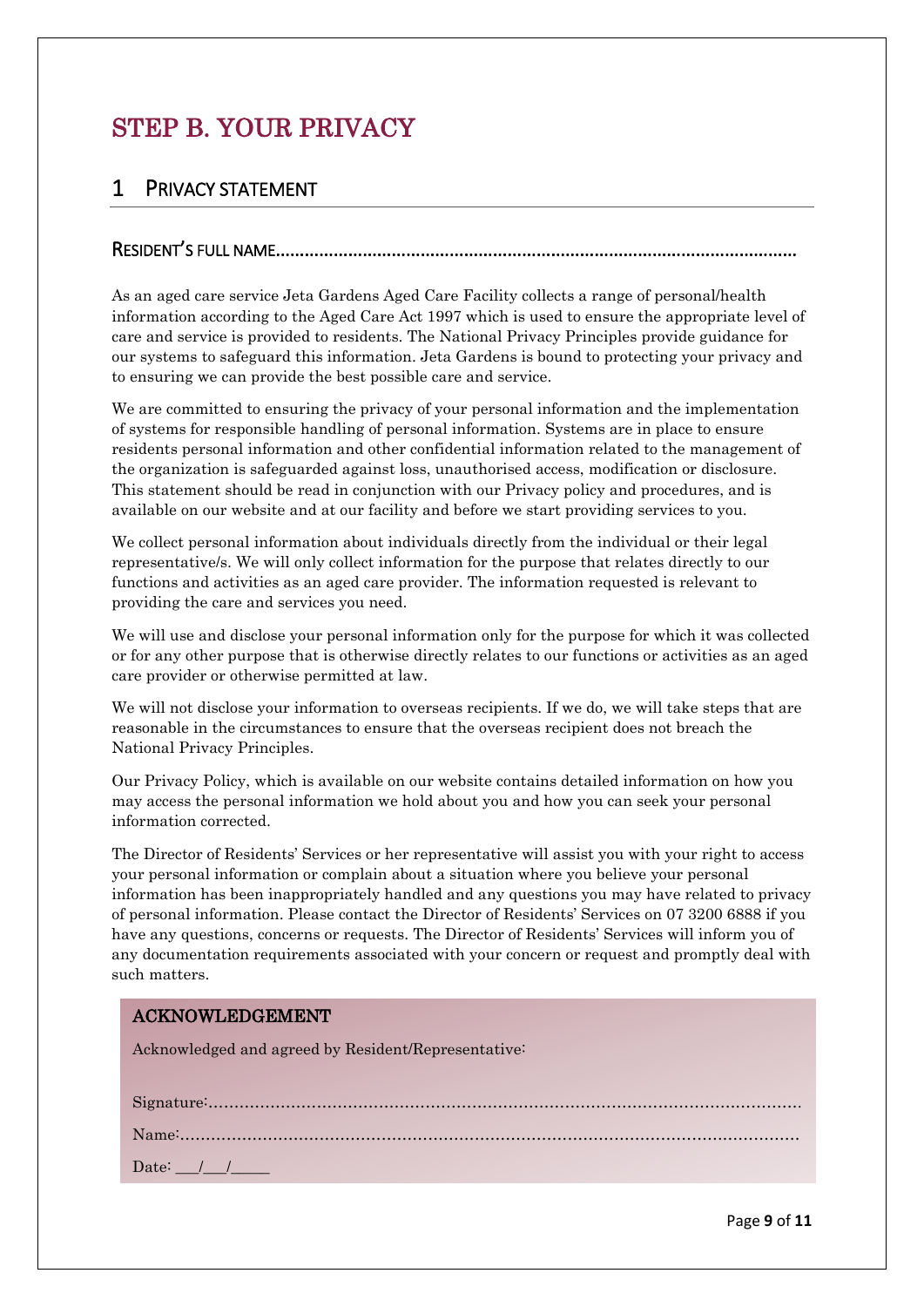## 2 SOCIAL MEDIA & PUBLICITY CONSENT FORM

From time to time we try to publicise JETA GARDENS AGED CARE FACILITY with photographs of residents engaged in various activities or photographs of works of art or craft. These go to social media and printed media such as Facebook, community newspapers or daily newspapers, and to newsletters, handbooks, and brochures produced by JETA GARDENS AGED CARE FACILITY.

We ask if you would please complete the form below indicating your permission or otherwise for the use of photographs, works of art or craft, and your name in social media and publicity articles.

By signing this form, you agree to give JETA GARDENS AGED CARE FACILITY your consent.

RESIDENT'S FULL NAME.........................

I do  $\Box$  do not  $\Box$  (please tick as appropriate) give permission for my photograph to be used in social media/publicity articles.

I do  $\Box$ do not  $\Box$ (please tick as appropriate) give permission for my photograph to be used in publicity articles within Jeta Gardens.

I do  $\Box$  do not  $\Box$  (please tick as appropriate) give permission for my works of art or craft to be used in social media/publicity articles

I do  $\Box$  do not  $\Box$  (please tick as appropriate) give permission for Jeta Gardens to publish my name to be used for social media/publicity articles.

#### ACKNOWLEDGEMENT

Acknowledged and agreed by Resident/Representative:

Signature:…………………………………………………………………………………………………….

Name:…………………………………………………………………………………………………………

Date:  $\frac{1}{\sqrt{2}}$